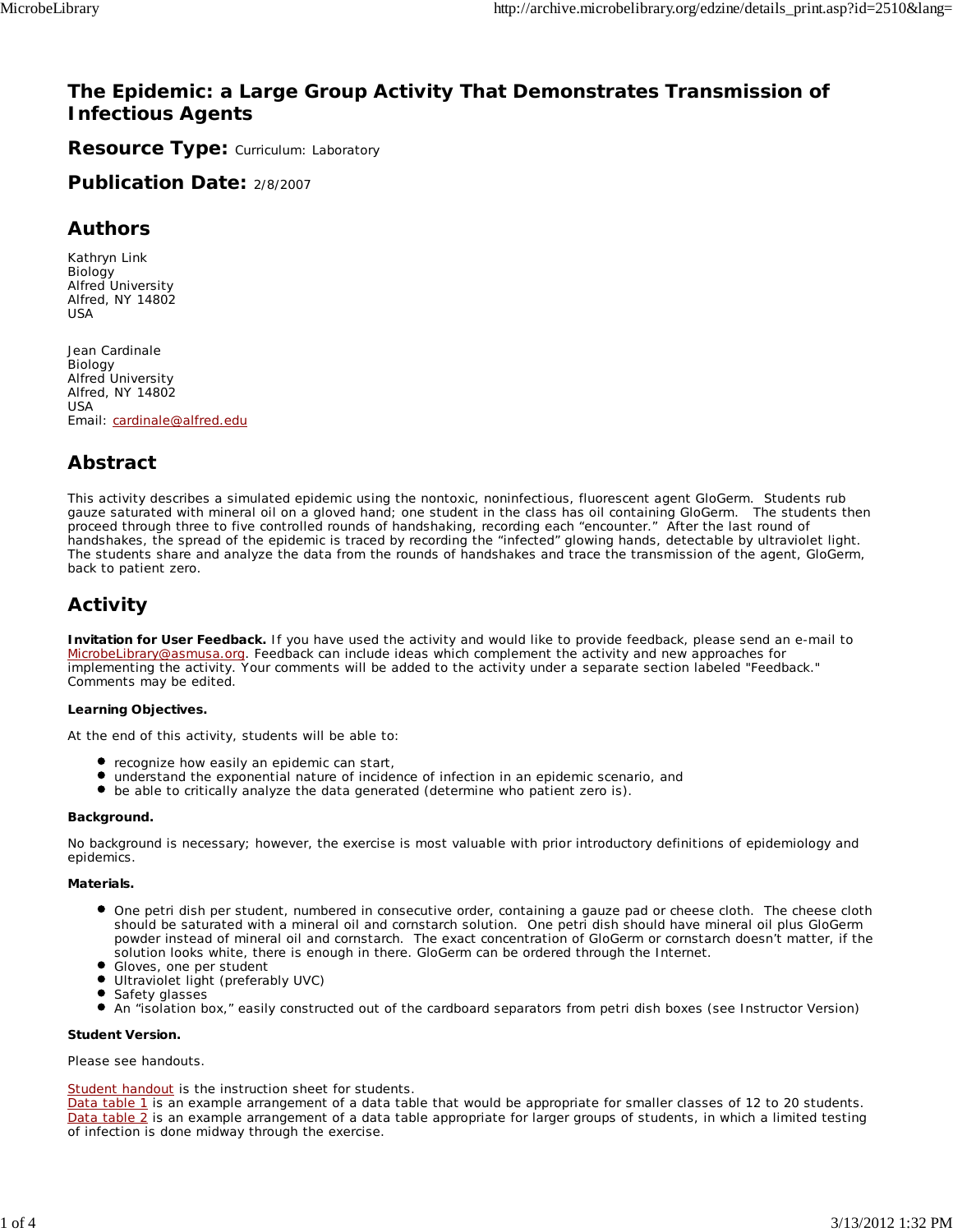#### **Instructor Version.**

#### **Preparation of petri dish "inoculants"**

Label petri dishes sequentially, one per student participating, and place a gauze pad or gauze-pad-sized piece of cheese cloth in the dish. Pour 10 to 20 ml of either mineral oil plus cornstarch or mineral oil plus GloGerm onto the gauze. Only one petri dish should contain oil plus GloGerm. The cornstarch and oil in the "noninfectious" petri dishes eliminates the possibility that students will compare the turbidity of the residual oils in the dishes and cheat to determine who patient zero is. GloGerm is a nontoxic fluorescent powder that can be ordered through the company website. The company also has oil-based GloGerm available; however, we have only used the powder form.

#### **Prior to starting the exercise**

Students are given one latex glove, a set of instructions, and one petri dish with gauze, as described above. Several directions are key at this point. First, it is important that the students follow instructions for putting the glove on their nonwriting hand and that they only touch the gauze pad with the gloved hand (the oil is pretty messy otherwise). Second, it is important that students DO NOT shake hands before instructed. Controlling the handshake rounds ensures that students do not shake hands with someone they have previously encountered, making the tracing to patient zero difficult. All pairs should be established prior to anyone touching in a given round. (This can actually lead to some humorous situations with the course instructor standing up at the front of the room, waving his or her arms, and "conducting" The Epidemic.)

Use standard, yellow, nonpowdered latex gloves because they allow visualization of the powder. For one rendition of the activity, the class was joined by friends to increase the number of participants, and those volunteers supplied their own blue nonlatex gloves (they were Rescue Squad members). It was easy to see heavy amounts of inoculants on the blue gloves, but it was difficult to see small amounts. Additionally, some gloves are manufactured with imperfections or flecks of particles which fluoresce. These "false positives" look very different from GloGerm fluorescence. False positives are often a single distinct bright dot, while GloGerm is dispersed and powder-like with numerous smaller and fainter fluorescent spots. Thus, it is recommended that you test your gloves with the UV light to see what they look like prior to the activity. Viewing a few representative gloves prior to the activity will give you a sense of the false positives.

#### **During the exercise**

The number of handshaking rounds depends on the number of students in the course. After "n" rounds of contact, there can be as many as  $2^n$  "infected" individuals. Aim for most of the class to be infected (3/4 to 4/5). It is expected that some infected individuals will shake hands with previously infected individuals, so it is unlikely that the maximum number of

infections (2<sup>n</sup>) will occur. Because of false positives and negatives, blind testing of five students' hands at round three is recommended. The additional data from this testing may be needed to determine patient zero, and this can be provided to students after the final testing for infected individuals. We have conducted this activity three times with four handshake rounds for 14 students and 5 handshake rounds for 24 and 28 students. With the larger groups of students, we randomly tested five individuals after round three, but did not allow them to know their status at that point!

Students can get exuberant shaking hands with oily latex gloves, especially if they are given the instruction, "Make sure your handshaking partner's hand is fully exposed to whatever is on your glove." While exuberant handshakes provide much humor to the class, the additional spread of the GloGerm to the backs of the gloves makes visualizing the powder a little difficult, as it was spread over a greater surface area. Future renditions of this activity by the authors will include the instruction, "Handshakes are supposed to be standard handshakes—please to not attempt to inoculate the backs of your partners' hands."

#### **Testing for infection**

Set up a testing station using a free-standing UV lamp surrounded by cardboard. Create a hole for students to stick their hand in and be tested midexercise without them being able to see the results. At the completion of the handshaking rounds, remove some of the cardboard. Students can visualize their own hands and record who has become infected. Images are provided (Appendix A). The GloGerm website offers some interesting alternates to the UV light source, including a UV flashlight that works in full room light. We had to dim the lights to fully see the fluorescent powder, unless the cardboard blocked the ambient light.

Don't forget who you have set-up as patient zero! False positives (fluorescent specks) or false negatives (fluorescence too low to detect) may make it challenging for your students to figure out who was patient zero. It may be necessary for you to "correct" some data to help them fully determine the transmission. Of course, this opens the door to an interesting conversation about false negatives or positives in real-world tests.

#### **Suggestions for determining student learning**

Assessment of the exercise consisted of 12 questions (multiple choice and short answer) that addressed two areas: (i) the students' understanding of epidemics and (ii) the students' opinions of the exercise itself. A copy of the survey is included (Appendix B).

An alternate assessment possibility is a written journal assignment. Appendix F is a student journal entry from the biology majors class. Students are required to keep a weekly journal recording "the impact of microorganisms on their lives," and following The Epidemic exercise, one student chose to comment on what she had learned from the experience.

#### **Additional notes**

Please see "Possible Modifications" for a discussion of the differences between a GloGerm simulation and a real-world epidemiological study and for potential activities to take advantage of those differences to further student understanding of epidemiology.

#### **Safety Issues.**

UV light is a safety hazard, therefore proper eye protection should be used.

#### **Field Testing.**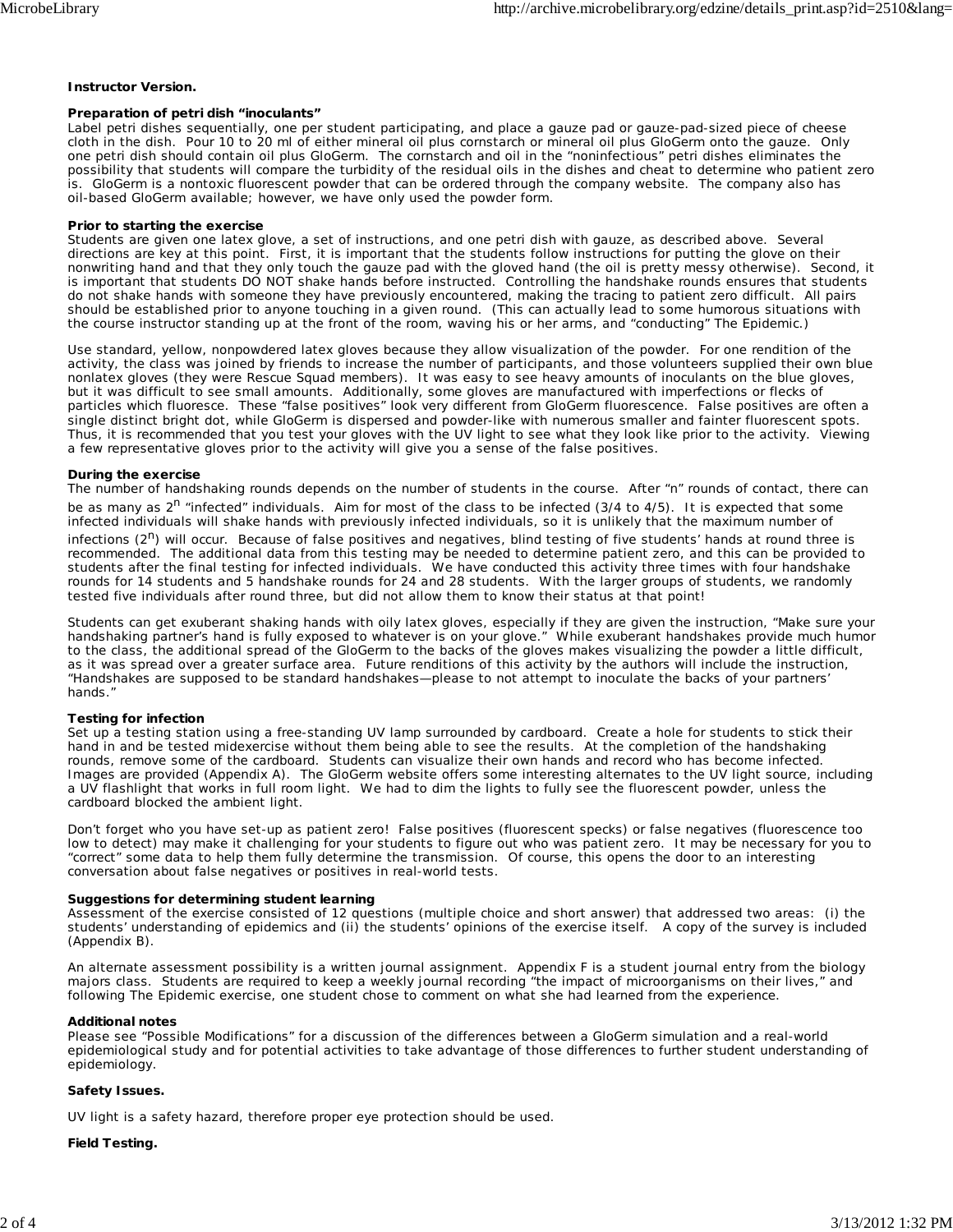#### **Course conditions**

The How Your Body Works class is a biology course for first-year nonbiology majors (hereto referred to as the nonbiology majors class). The class had been studying sexually transmitted diseases and their higher rates of occurrence on campuses than in the general population. Prior to the exercise, the class was assigned to read two pages in their textbooks (1) that defined epidemiology and epidemics. The class consisted of 16 students with interests ranging from biology and chemistry to fine arts. For this exercise, 14 of the 16 students were present, and 12 of the 14 students completed the assessment of the exercise.

The General Microbiology class is a biology course for upper-level biology majors (hereto referred to as the biology majors class). The class did not have any prior lectures or assignments related to the topic of epidemics. The class consisted of 12 students with interests in various biology-related careers such as human medicine, veterinary medicine, laboratory research, and field work. The students were asked to bring friends to participate in the exercise. A total of 28 students participated, and 11 students from the class completed the assessment of the exercise.

#### **Assessment—knowledge of epidemics**

For the nonbiology majors class, 58.3% of the students correctly chose the example that illustrated an epidemic. 100% correctly choose that it takes one round of transmission to start an epidemic (not five or one thousand). For the biology majors class, only 27.3% of the students chose the correct example of an epidemic. Only 45.5% of the students correctly identified that one round of transmission could start an epidemic. The higher proportion of students identifying an epidemic and how it starts (a learning outcome) in the nonbiology majors class demonstrates that even at an introductory biology level, the exercise, in conjunction with a prior assignment or lesson on epidemics, can reinforce student understanding of how easily an epidemic can start.

#### **Assessment—opinions of the exercise**

When asked if The Epidemic exercise helped illustrate how an epidemic starts, the majority of the students in both classes indicated "yes, very well" (91.6% and 81.8%, respectively). Later in the assessment the students were asked for written opinions of the exercise. Overall, 11 students from both classes commented on the start and the spread of the disease as the most helpful or interesting part of the exercise. This is expressed in one student's comments "…seeing how fast the powder was spread between all the people in a short time. It was interesting to see how many people contracted the disease in a small number of rounds." Several students were able to extrapolate the results from the exercise and relate it to potentially real situations, as seen in the comment from a student in the nonbiology majors class "…that any disease can be spread to thousands in a short time." These comments demonstrate that the exercise helps students understand the exponential nature of incidence of disease in an epidemic scenario.

When asked if The Epidemic exercise helped illustrate how an epidemic can be traced, 83.3% of the students in the nonbiology majors class selected "yes, very well." The students in the biology majors class were split between "yes, very well" and "maybe." Out of both classes, seven students considered filling out the grid and tracing the epidemic to the initial carrier as the most helpful or interesting part of the exercise. In the nonbiology majors class, almost everyone was able to determine who the carrier was within 5 minutes. The class as a whole very enthusiastically shared their deductive skills with the two who did not determine the carrier, and, as a group, they helped those people finish the tracing. In the biology majors class, more people were involved in the exercise, the transmission was carried out to five rounds, there was a random check at round three, and the class experienced several false positives. A higher-level of critical analysis was needed in order to determine who the primary carrier was. This explains the discrepancy in views of how the exercise illustrates how an epidemic can be traced that was noted between the classes. Overall, both classes were able to critically analyze the data to determine patient zero.

The students were also asked to comment on what part of the exercise was least helpful or interesting. The main negative comments were about the feel of the oily gloved handshake. Otherwise, students commented on what they found disturbing, such as "…the possibility that no's are not actually no's." Both classes had either false positives or false negatives. This provided a great topic of discussion: the realities of testing procedures.

The majority of students in both classes indicated that they learned something new (91.6% and 72.7%, respectively). 100% of all students in both classes recommended the exercise for next year. Students' comments included "Interesting exercise!" and "I thought this was insightful."

Overall, the students' assessments indicated that they had a positive experience and that they were able to master the learning outcomes of (i) recognizing how easily an epidemic can start, (ii) understanding the exponential nature of incidence of disease in an epidemic scenario, and (iii) critically analyzing the data generated to determine patient zero.

#### **Student Data.**

Please see the attached data sheets. False positives and negatives from Data Set 1 (Appendix C) were corrected, and the solution (Appendix D) indicates who was infected at which round. Data Set 2 (Appendix E) contains two false negatives (person 1 and 2 should be infected following round 4). Interestingly it is possible to determine patient zero (person 4) with the incorrect results, but not with corrected results. This class choose not to determine if three or four random people were infected following round 3. One way for an instructor to correct such a data set so that it may be analyzed correctly would be to provide hypothetical round three infection data.

#### Appendix C. Data Set 1 Appendix D. Data Set 1 solution Appendix E. Data Set 2

#### **SUPPLEMENTARY MATERIALS**

#### **Possible Modifications.**

Representative data is included (Appendices C–F), so instructors could use the data alone as a critical analysis exercise without actually having the students generate their own data.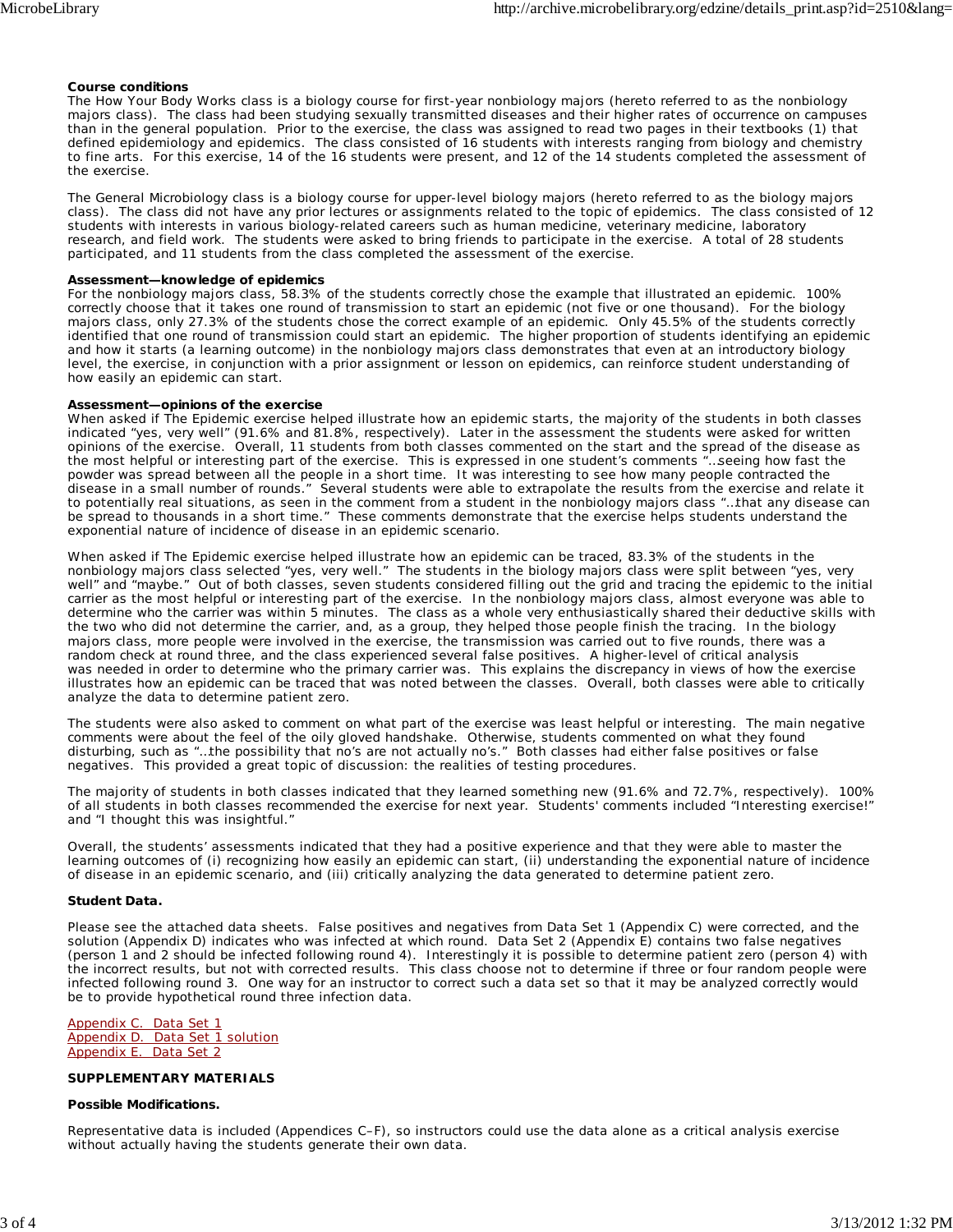We indicated that this is appropriate for laboratories, but at less than an hour in length, it can easily be incorporated into a lecture period. Additionally, it would be possible to discuss epidemics for half of a lecture period, and then complete the rounds of handshaking during the remainder of the period. The data could be collected, compiled by the faculty member, and distributed to the class for individual analysis.

This activity would also be appropriate as a get-to-know-you activity at the beginning of the semester, or as a way to demonstrate why it is important to wash hands and prevent the spread of infectious agents. This exercise is a simulation of a real-world epidemic, and as such, shares elements with that real-world scenario, such as the exponential increase in infected individuals. However, there are also several aspects of the simulation that differ from a real epidemiological study of an infectious disease outbreak, including, but not limited to, differences in transmission rates, incubation periods, recovery, exposure levels, testing accuracy, reporting, etc. The transmission rate of GloGerm is very close to 100%, a rate that is rarely seen in real-world epidemics. Additionally, there is no incubation time in our simulation, and no recovery. Students can be asked to identify and critically analyze these distinctions between the simulation and a real-world study in the context of their data. For example, how would the number of infected individuals change in each round if the transmission rate were 50%? 25%? 1%? How would the number of infected individuals change in each round if there were an incubation period of one round? Two rounds? How would recovery impact the number of infected individuals?

To test these predictions, students could build infection models using modeling programs such as STELLA or VenSim or with graphing calculators. VenSim provides a version of its software (VenSim PLE) free to educators at its website. Using VenSim PLE, students can build Susceptible–Infected–Recovered (SIR) models using simple shapes to represent SIR populations and relationship definitions (e.g., infection rate, recovery rate, exposure, susceptibility). They may then use the models to graphically represent their data and test predictions by altering transmission rate, recovery rates, etc.

The acquisition of data in this GloGerm simulation is very different from what is faced by epidemiologists tracking real outbreaks. For example during analysis, students have all data on all infected individuals, whereas an epidemiologist may not have complete data sets. There are many challenges faced by epidemiologists in the collection of data, and often data sets are incomplete. Using the ease at which students have access to their data as a starting point, students may be asked to identify or brainstorm challenges that would be faced if they were collecting data related to a real outbreak. Students may be asked to identify patient zero using data they have generated, followed by a simulation with an incomplete data set; subsets of the provided data could be given to students to mimic an incomplete data set.

#### **Reference.**

1. **Mader, S.** 2006. Human biology, 9th ed. McGraw Hill, New York, N.Y.

#### **Appendices and Answer Keys.**

Appendix A. Images Appendix B. Student assessment questions Appendix C. Data Set 1 Appendix D. Data Set 1 solution Appendix E. Data Set 2 Appendix F. Student journal entry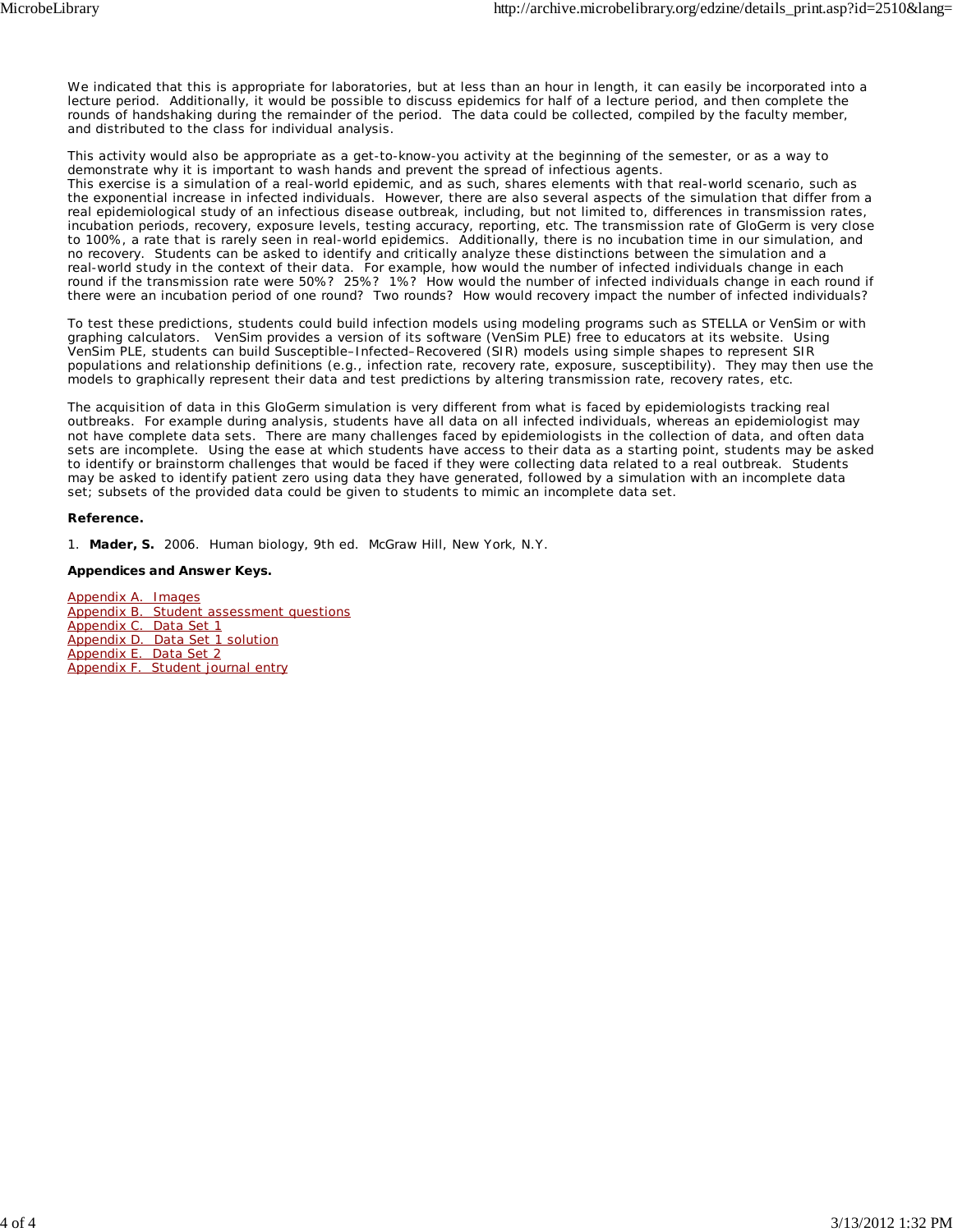# **THE EPIDEMIC**

Did you know…

In 1918, a pandemic outbreak of influenza killed between 20 and 40 million people.

The Armistice Day celebration of the end of the war on November 11, 1918 with public parades and parties restarted the epidemic in the U.S. Over one-quarter of the U.S. population became infected and over 500,000 individuals died.

# **INTRODUCTION**

We will simulate an **epidemic** or widespread outbreak in our population (classroom). Everyone in the classroom will be given mineral oil, however, one person will have mineral oil that is contaminated with **GLOGERM**. GloGerm is nontoxic, and it is NOT a microorganism (bacteria or virus). It fluoresces or glows under ultraviolet (UV) light.

**Epidemiology** is the study of the occurrence, distribution, and control of disease in a population. We will trace the epidemiology of the epidemic by using GloGerm as our tagged "microorganism" and trace the transmission of an infectious agent. You can easily see if you have been "infected" by viewing your hand under UV light (You must wear eye protection, though, to shield your eyes from harmful UV rays).

The objectives for this laboratory are to investigate the following topics:

- epidemics
- epidemiology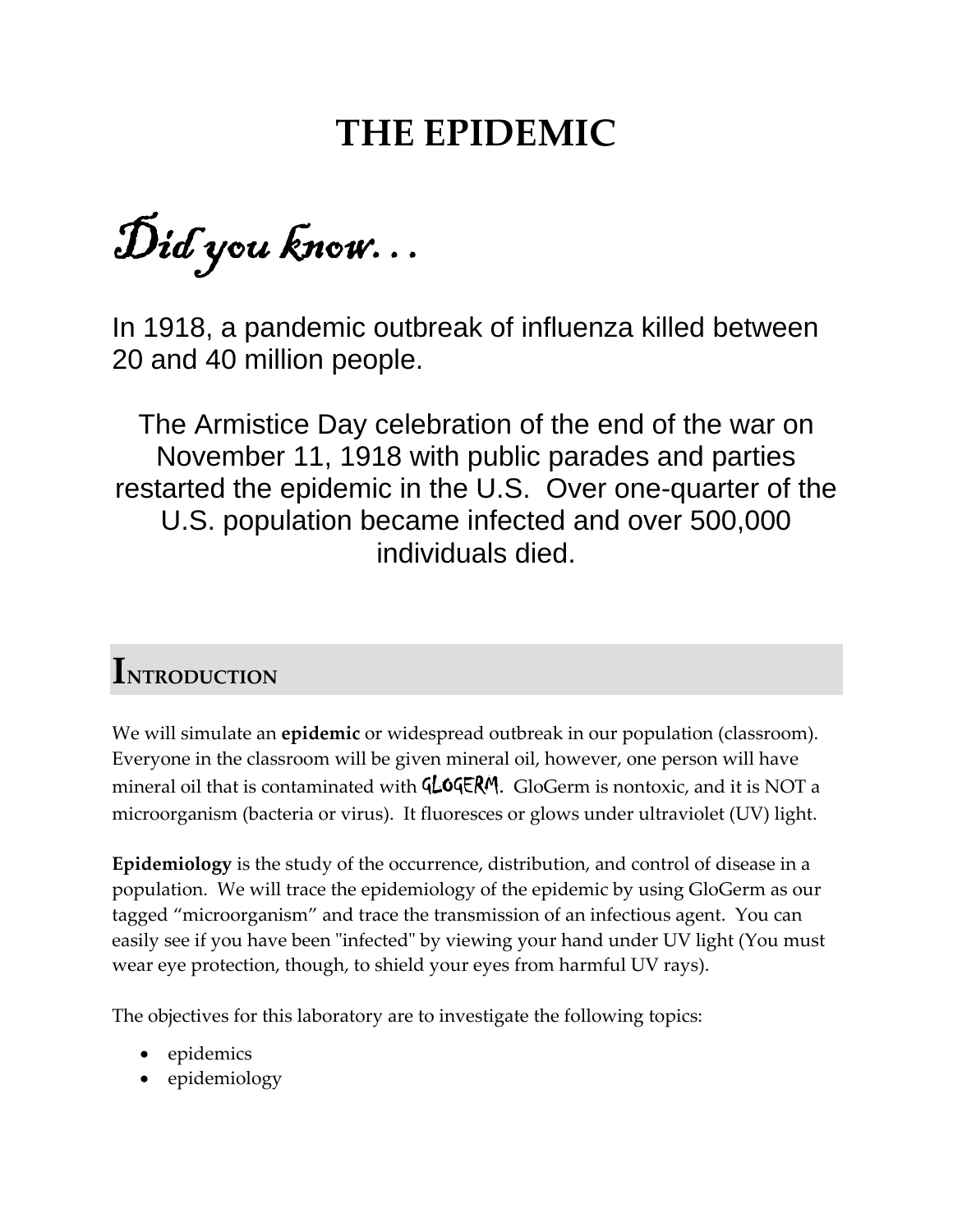# **INSTRUCTIONS**

- 1. Put a glove on your non‐writing hand.
- 2. Collect one petri dish containing mineral oil on gauze, per person.
- 3. Pick up the gauze from your dish with your gloved nonwriting hand.
- 4. Work the oil around in your palm—**without using your other hand***.*
- 5. Put the gauze back into the dish.
- 6. Go through a round of handshakes, **as directed by the instructor.** Make sure that your hand **REALLY** contacts the other personʹs hand. Use your gloved hand only. Please do not inoculate the back of your partner's hand.
- 7. Record the number and name of who you shake hands with in the chart below.
- 8. Continue with the handshake rotations, **as directed by the instructor.**
- 9. After all handshakes, do not touch anything or anyone else.
- 10. Wait for the instructor to view your hand under the UV light.
- 11. Record the numbers of those people infected with the GloGerm.
- 12. Solve for the person who started the epidemic using the provided data table.

| Handshake Rotations |  |                                    |  |  |  |  |  |
|---------------------|--|------------------------------------|--|--|--|--|--|
| Rotation no.        |  | Handshaker's no. Handshaker's name |  |  |  |  |  |
| $\mathbf{1}$        |  |                                    |  |  |  |  |  |
| $\overline{2}$      |  |                                    |  |  |  |  |  |
| $\mathfrak{Z}$      |  |                                    |  |  |  |  |  |
| $\overline{4}$      |  |                                    |  |  |  |  |  |
| 5                   |  |                                    |  |  |  |  |  |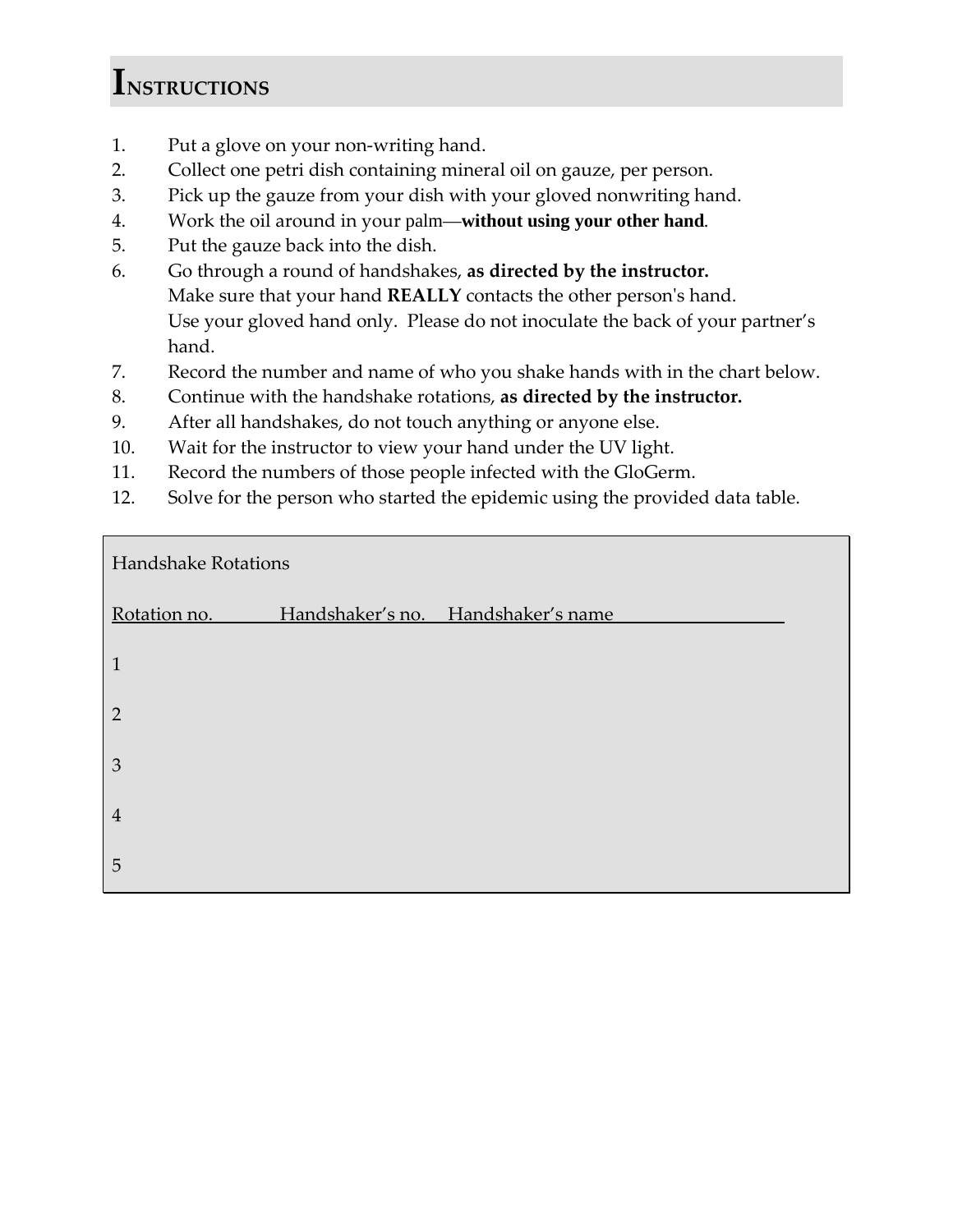# The Epidemic: Data Table

The Spread of the Epidemic

| Person         | Round 1 | Round 2 | Round 3 | Round 4 | Infected? |
|----------------|---------|---------|---------|---------|-----------|
| $\mathbf 1$    |         |         |         |         |           |
| $\overline{2}$ |         |         |         |         |           |
| 3              |         |         |         |         |           |
| $\overline{4}$ |         |         |         |         |           |
| 5              |         |         |         |         |           |
| 6              |         |         |         |         |           |
| 7              |         |         |         |         |           |
| 8              |         |         |         |         |           |
| 9              |         |         |         |         |           |
| 10             |         |         |         |         |           |
| 11             |         |         |         |         |           |
| 12             |         |         |         |         |           |
| 13             |         |         |         |         |           |
| 14             |         |         |         |         |           |
| 15             |         |         |         |         |           |
| 16             |         |         |         |         |           |

**Who started the epidemic? \_\_\_\_\_\_\_\_\_\_\_\_\_\_\_\_\_\_\_\_\_\_\_\_\_\_\_\_\_\_\_\_\_\_\_\_\_\_\_\_\_\_\_\_\_\_\_\_\_\_\_\_\_**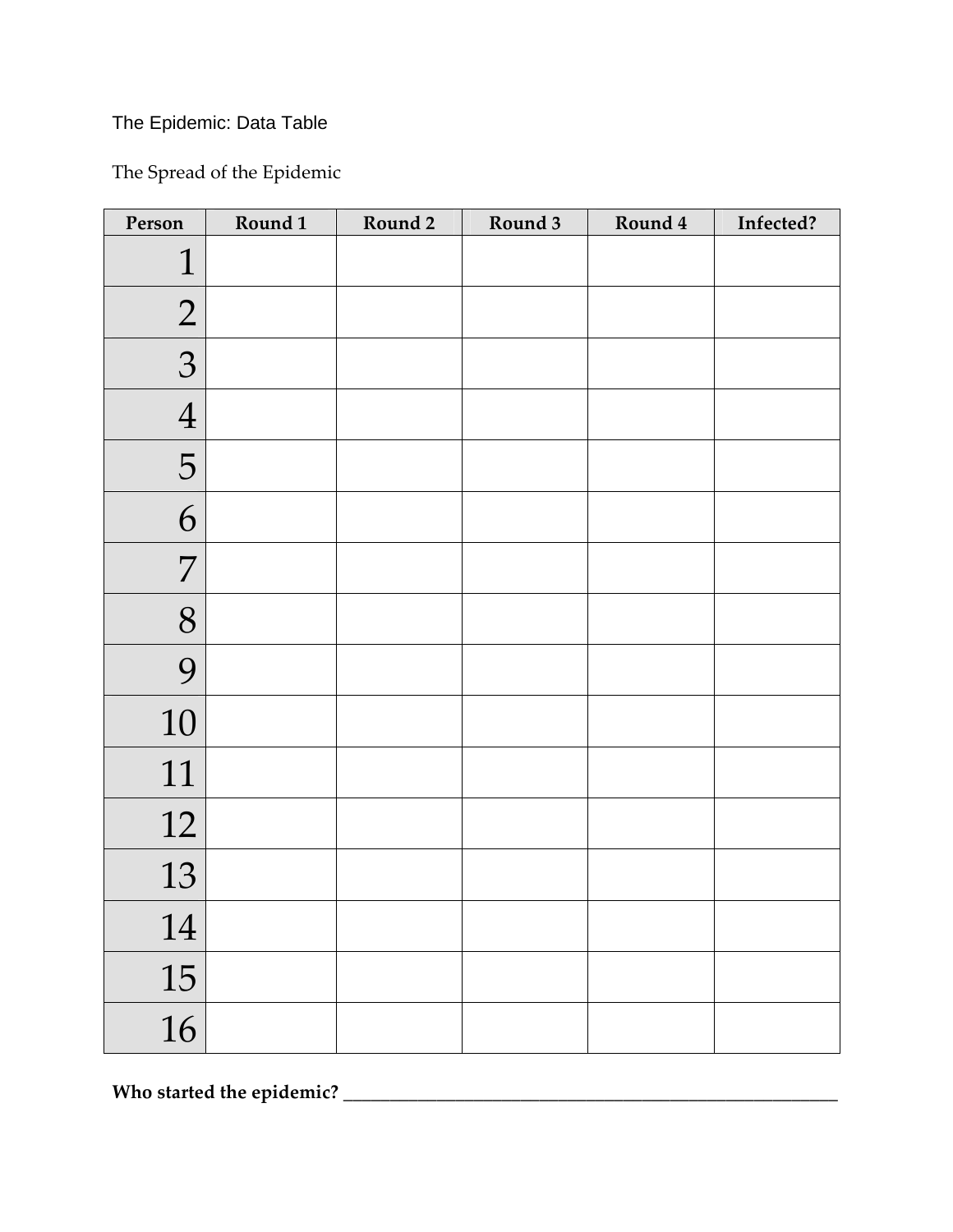# The Epidemic: Data Table

| Person $\&$      |         |         | Infected                                              |         |         |          |          |
|------------------|---------|---------|-------------------------------------------------------|---------|---------|----------|----------|
| dish no.         | Round 1 | Round 2 | Handshaking with person no.<br>bund 2 Round 3 Round 4 | Round 4 | Round 5 | After 3? | After 5? |
| $\mathbf 1$      |         |         |                                                       |         |         |          |          |
| $\overline{2}$   |         |         |                                                       |         |         |          |          |
| $\mathfrak{Z}$   |         |         |                                                       |         |         |          |          |
| $\overline{4}$   |         |         |                                                       |         |         |          |          |
| $\sqrt{5}$       |         |         |                                                       |         |         |          |          |
| $\boldsymbol{6}$ |         |         |                                                       |         |         |          |          |
| $\boldsymbol{7}$ |         |         |                                                       |         |         |          |          |
| $\,8\,$          |         |         |                                                       |         |         |          |          |
| $\mathbf{9}$     |         |         |                                                       |         |         |          |          |
| $10\,$           |         |         |                                                       |         |         |          |          |
| $11\,$           |         |         |                                                       |         |         |          |          |
| $12\,$           |         |         |                                                       |         |         |          |          |
| 13               |         |         |                                                       |         |         |          |          |
| 14               |         |         |                                                       |         |         |          |          |
| $15\,$           |         |         |                                                       |         |         |          |          |
| $16\,$           |         |         |                                                       |         |         |          |          |
| $17\,$           |         |         |                                                       |         |         |          |          |
| $18\,$           |         |         |                                                       |         |         |          |          |
| 19               |         |         |                                                       |         |         |          |          |
| $20\,$           |         |         |                                                       |         |         |          |          |
| $21\,$           |         |         |                                                       |         |         |          |          |
| $22\,$           |         |         |                                                       |         |         |          |          |
| 23               |         |         |                                                       |         |         |          |          |
| $24\,$           |         |         |                                                       |         |         |          |          |
| 25               |         |         |                                                       |         |         |          |          |
| $26\,$           |         |         |                                                       |         |         |          |          |
| $27\,$           |         |         |                                                       |         |         |          |          |
| $28\,$           |         |         |                                                       |         |         |          |          |
| 29               |         |         |                                                       |         |         |          |          |
| $30\,$           |         |         |                                                       |         |         |          |          |
| 31               |         |         |                                                       |         |         |          |          |
| 32               |         |         |                                                       |         |         |          |          |
| 33               |         |         |                                                       |         |         |          |          |
| 34               |         |         |                                                       |         |         |          |          |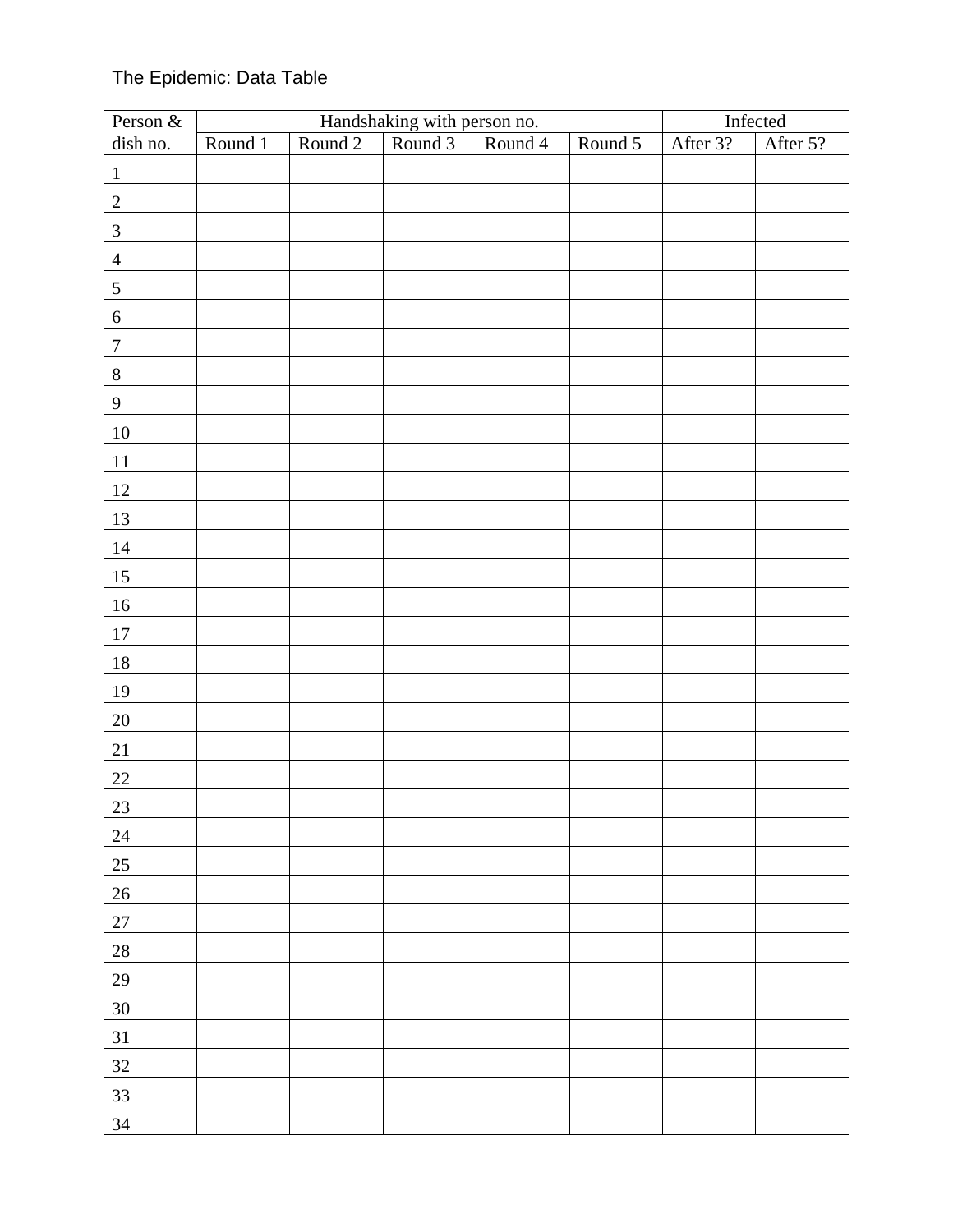# **Appendix A. Images**

## **Our testing station**

Prior to the final round, cardboard inserts are arranged around a UV lamp, so only the faculty member can determine if a student's hand is fluorescing. Following the final round, the cardboard is removed, and students inspect their hands.



## **A freshly inoculated hand**

There should be enough GloGerm and oil on the gauze pad so that patient zero's hand is covered with dye. This individual had about ¼ to ½ teaspoon of GloGerm shaken onto a pre-oiled glove.





# **Following round 5…** There is still sufficient fluorescent powder on the glove for visualization.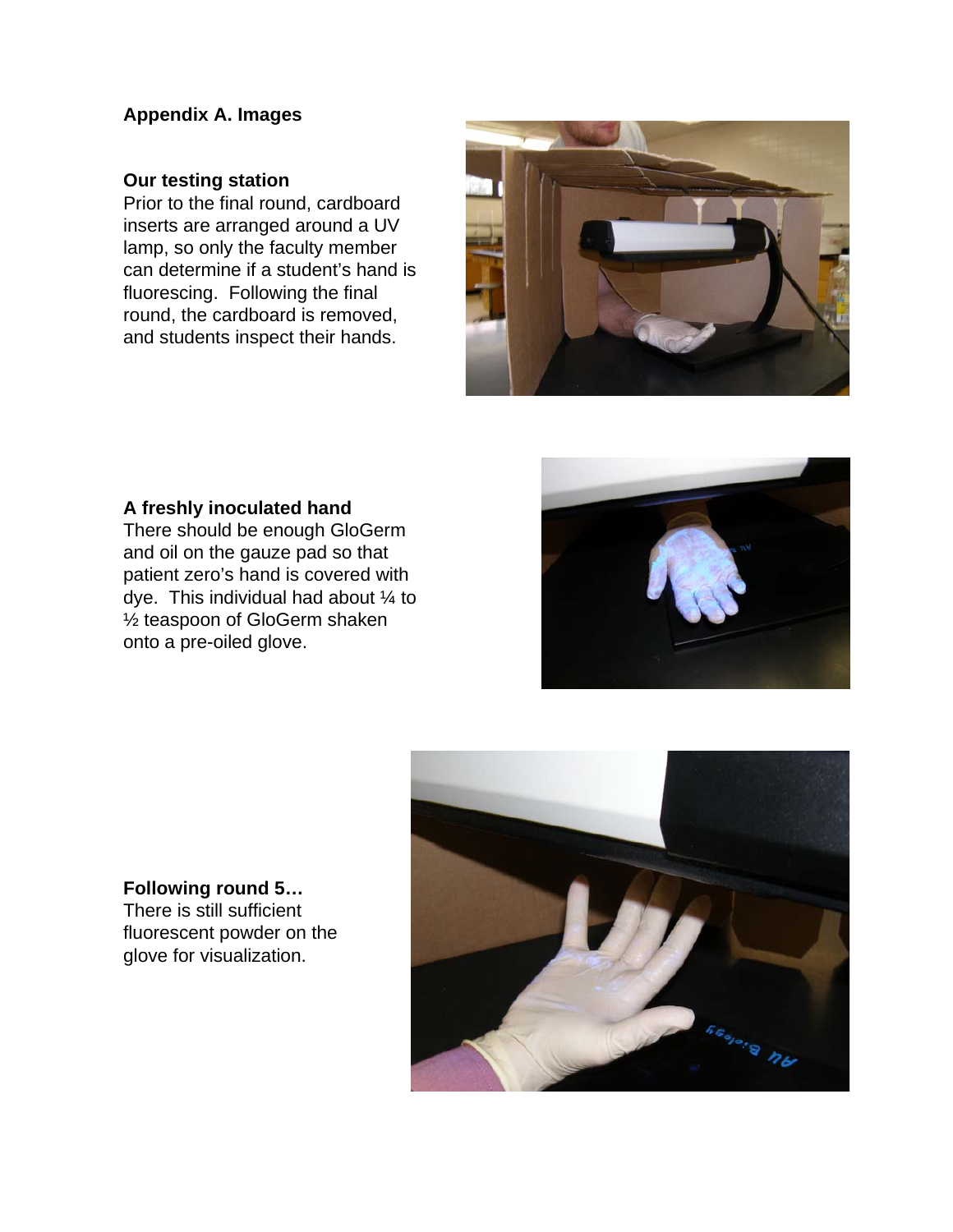## **Appendix B. Student assessment questions**

Course: \_\_\_\_\_\_\_\_\_\_\_\_\_\_\_\_\_\_\_\_\_\_\_\_Name: \_\_\_\_\_\_\_\_\_\_\_\_\_\_\_\_\_\_\_\_\_\_\_\_\_\_\_\_\_\_\_\_\_\_\_\_\_\_\_\_\_\_\_\_\_\_\_\_\_\_\_\_

### **Assessment Questions**

### **Circle ALL answers that may apply.**

Which example illustrates an epidemic?

- a) a higher rate of incidence of an STD on a college campus than in the general population
- b) a case of SARS in the US
- c) a high number of cases of food poisoning from *Escherichia coli*

How many rounds of transmission would it take to start an epidemic?

- a) one
- b) five
- c) thousands

Do you think it is possible to trace the origins of an epidemic that involves 20 million people in an Asian country?

- a) yes
- b) no

Do you think it is possible to trace the origins of an epidemic that involves 20 million people in North America?

- a) yes
- b) no

What is a major factor in the transmission of an infectious agent so that the disease rate reaches epidemic proportions?

- a) unsanitary conditions
- b) government policies
- c) high population density

Did today's exercise help illustrate how an epidemic starts?

- a) yes, very well
- b) maybe
- c) no, not very well

Did today's exercise help illustrate how an epidemic can be traced?

- a) yes, very well
- b) maybe
- c) no, not very well

Did you learn anything new?

- a) yes
- b) no

Would you recommend this exercise for next year?

- a) yes
- b) no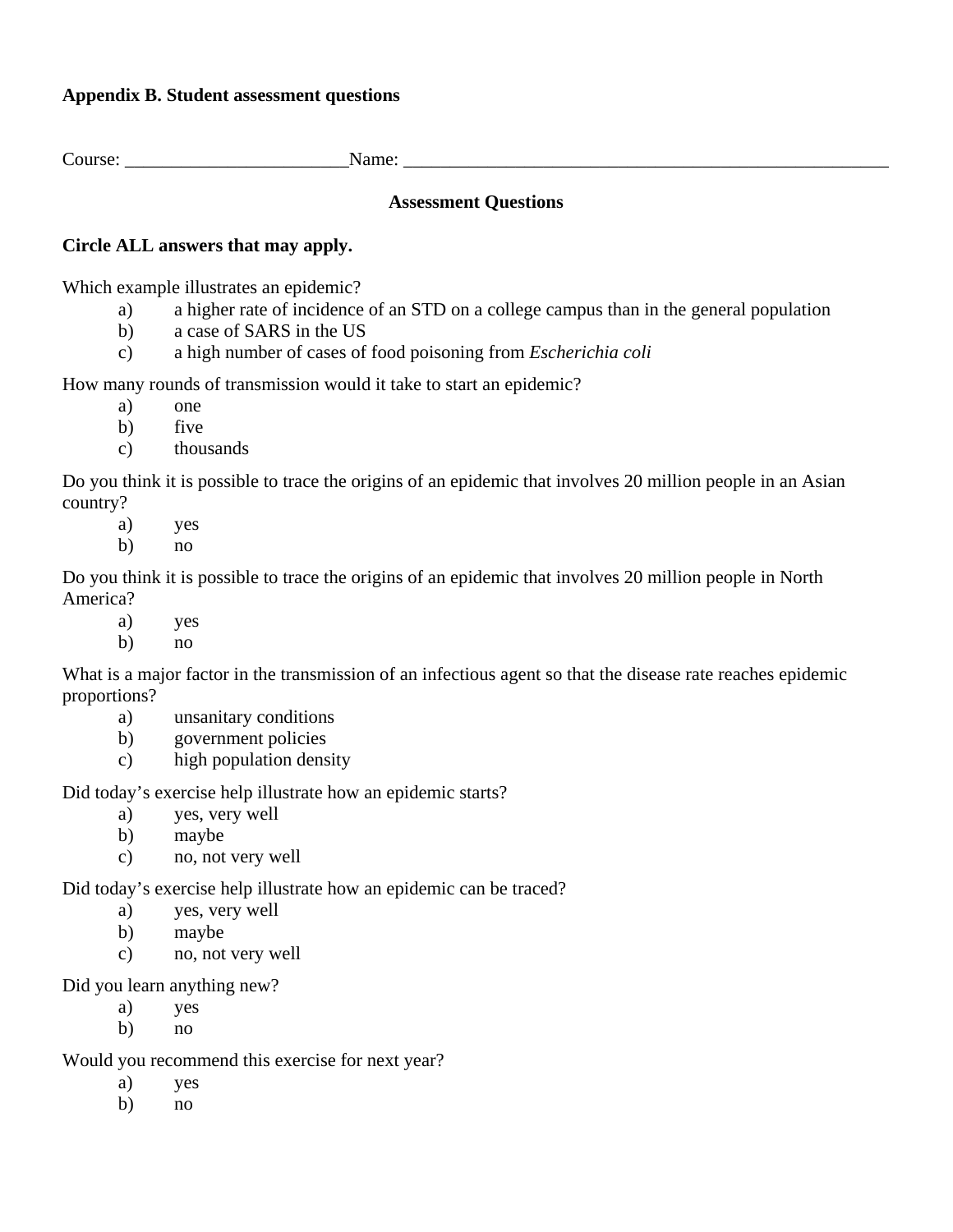What part of the exercise was most helpful or interesting?

What part of the exercise was least helpful or interesting?

Feel free to add your own comments: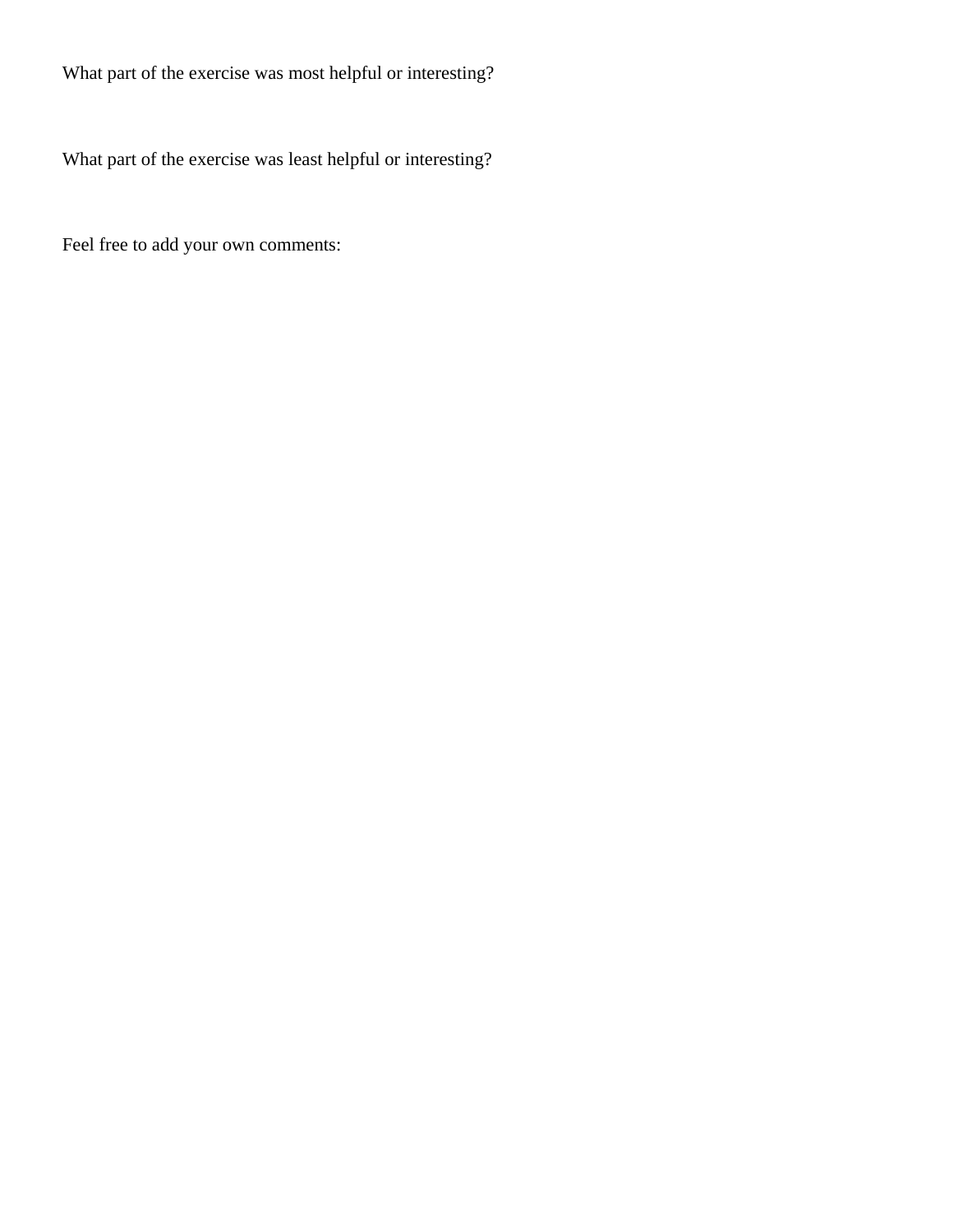# **Appendix C. Data set 1**

The Epidemic

Record of handshaking contacts and infection outcomes

|        | Handshaking contacts: Round |                |                  |                         |                  | Infected                   |               |
|--------|-----------------------------|----------------|------------------|-------------------------|------------------|----------------------------|---------------|
| Person | $\mathbf{1}$                | $\overline{2}$ | 3                | $\overline{\mathbf{4}}$ | 5                | After round 3 <sup>ª</sup> | After round 5 |
| 2      | 23                          | 16             | 22               | 8                       | 34               | Yes                        | Yes           |
| 5      | 33                          | 29             | 30               | 27                      | 8                |                            | Yes           |
| 8      | 9                           | 22             | 31               | $\overline{2}$          | 5                |                            | Yes           |
| 9      | 8                           | 31             | 16               | 33                      | 11               |                            | No            |
| 10     | 34                          | 19             | 33               | 30                      | 22               | No                         | Yes           |
| 11     | 17                          | 27             | 19               | 34                      | $\boldsymbol{9}$ |                            | <b>No</b>     |
| 12     | 18                          | 17             | 26               | 20                      | 14               |                            | Yes           |
| 13     | 31                          | 28             | 14               | 26                      | 23               |                            | Yes           |
| 14     | 28                          | 20             | 13               | 31                      | 12               |                            | Yes           |
| 15     | 22                          | 23             | 17               | 18                      | 32               |                            | Yes           |
| 16     | 32                          | $\overline{2}$ | $\boldsymbol{9}$ | 28                      | 33               |                            | No            |
| 17     | 11                          | 12             | 15               | 23                      | 26               |                            | Yes           |
| 18     | 12                          | 26             | 32               | 15                      | 20               |                            | Yes           |
| 19     | 27                          | 10             | 11               | 31                      | 28               |                            | <b>No</b>     |
| 20     | 26                          | 14             | 28               | 12                      | 18               |                            | Yes           |
| 22     | 15                          | 8              | $\overline{2}$   | 29                      | 10               |                            | Yes           |
| 23     | $\overline{2}$              | 15             | 27               | 17                      | 13               |                            | Yes           |
| 26     | 20                          | 18             | 12               | 13                      | 17               |                            | Yes           |
| 27     | 19                          | 11             | 23               | 5                       | 29               | Yes                        | Yes           |
| 28     | 14                          | 13             | 20               | 16                      | 19               |                            | No            |
| 29     | 30                          | 5              | 34               | 22                      | 27               | No                         | Yes           |
| 30     | 29                          | 34             | 5                | 10                      | 31               |                            | Yes           |
| 31     | 13                          | 9              | 8                | 14                      | 30               |                            | Yes           |
| 32     | 16                          | 33             | 18               | 19                      | 15               |                            | Yes           |
| 33     | 5                           | 32             | 10               | 9                       | 16               |                            | No            |
| 34     | 10                          | 30             | 29               | 11                      | $\overline{2}$   | No                         | Yes           |

*a* Blank rows were not tested after round 3.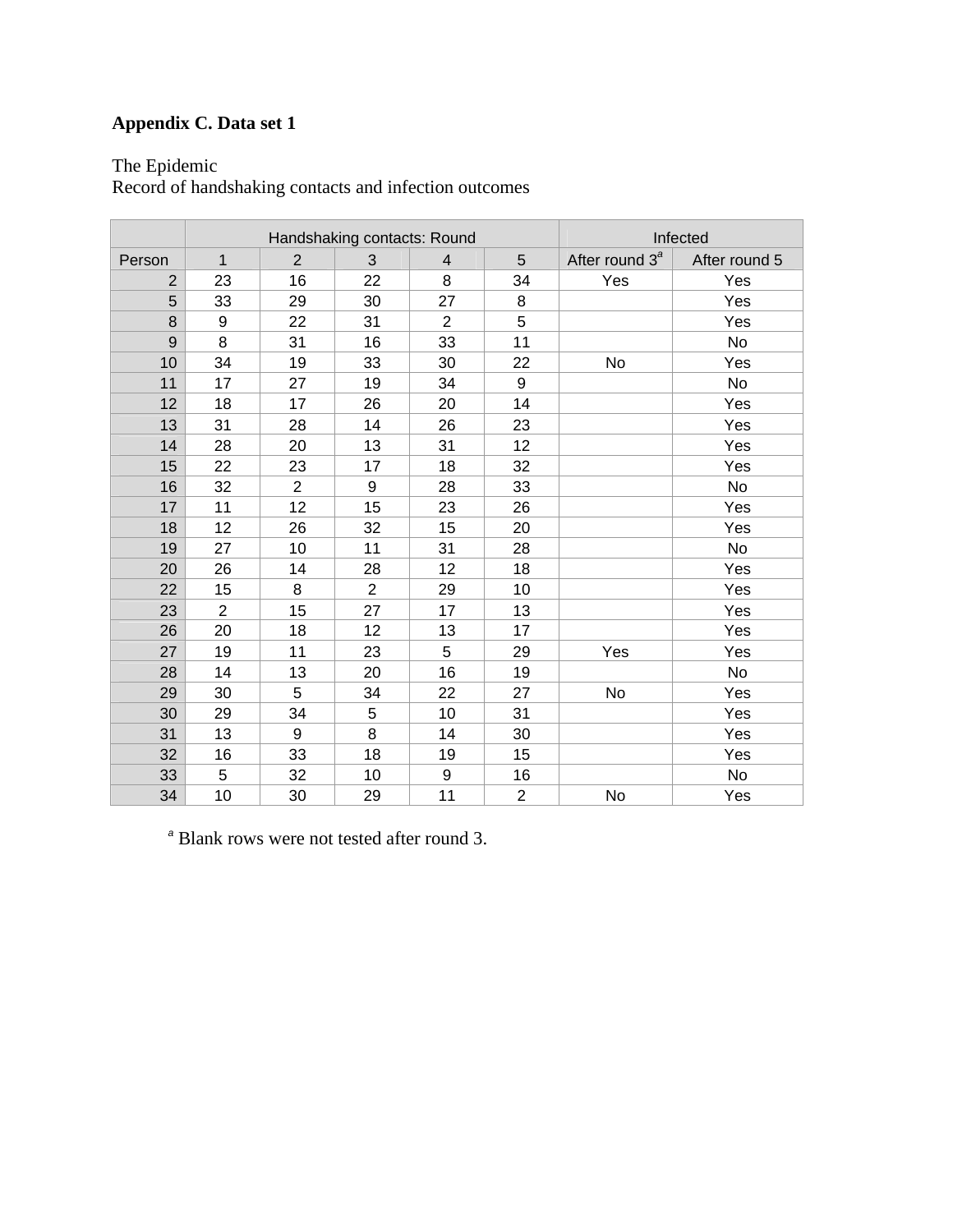# **Appendix D. Data set 1 solution**

The Epidemic

Record of handshaking contacts and infection outcomes

Red indicates a positive individual. Person 22 was patient zero.

|        | Handshaking contacts: Round |                |                  |                |                  | Infected          |               |
|--------|-----------------------------|----------------|------------------|----------------|------------------|-------------------|---------------|
| Person | $\mathbf{1}$                | $\overline{2}$ | $\mathbf{3}$     | $\overline{4}$ | 5                | After round $3^a$ | After round 5 |
| 2      | 23                          | 16             | 22               | 8              | 34               | Yes               | Yes           |
| 5      | 33                          | 29             | 30               | 27             | 8                |                   | Yes           |
| 8      | 9                           | 22             | 31               | $\overline{2}$ | $\overline{5}$   |                   | Yes           |
| 9      | 8                           | 31             | 16               | 33             | 11               |                   | No            |
| 10     | 34                          | 19             | 33               | 30             | 22               | No                | Yes           |
| 11     | 17                          | 27             | 19               | 34             | $\boldsymbol{9}$ |                   | <b>No</b>     |
| 12     | 18                          | 17             | 26               | 20             | 14               |                   | Yes           |
| 13     | 31                          | 28             | 14               | 26             | 23               |                   | Yes           |
| 14     | 28                          | 20             | 13               | 31             | 12 <sub>2</sub>  |                   | Yes           |
| 15     | 22                          | 23             | 17               | 18             | 32               |                   | Yes           |
| 16     | 32                          | $\overline{2}$ | $\boldsymbol{9}$ | 28             | 33               |                   | No            |
| 17     | 11                          | 12             | 15               | 23             | 26               |                   | Yes           |
| 18     | 12                          | 26             | 32               | 15             | 20               |                   | Yes           |
| 19     | 27                          | 10             | 11               | 31             | 28               |                   | No            |
| 20     | 26                          | 14             | 28               | 12             | 18               |                   | Yes           |
| 22     | 15                          | 8              | $\overline{2}$   | 29             | 10               |                   | Yes           |
| 23     | $\overline{2}$              | 15             | 27               | 17             | 13               |                   | Yes           |
| 26     | 20                          | 18             | 12               | 13             | 17               |                   | Yes           |
| 27     | 19                          | 11             | 23               | $\overline{5}$ | 29               | Yes               | Yes           |
| 28     | 14                          | 13             | 20               | 16             | 19               |                   | No            |
| 29     | 30                          | 5              | 34               | 22             | 27               | No                | Yes           |
| 30     | 29                          | 34             | 5                | 10             | 31               |                   | Yes           |
| 31     | 13                          | 9              | 8                | 14             | 30               |                   | Yes           |
| 32     | 16                          | 33             | 18               | 19             | 15               |                   | Yes           |
| 33     | 5                           | 32             | 10               | 9              | 16               |                   | No            |
| 34     | 10                          | 30             | 29               | 11             | $\overline{2}$   | No                | Yes           |

*a* Blank rows were not tested after round 3.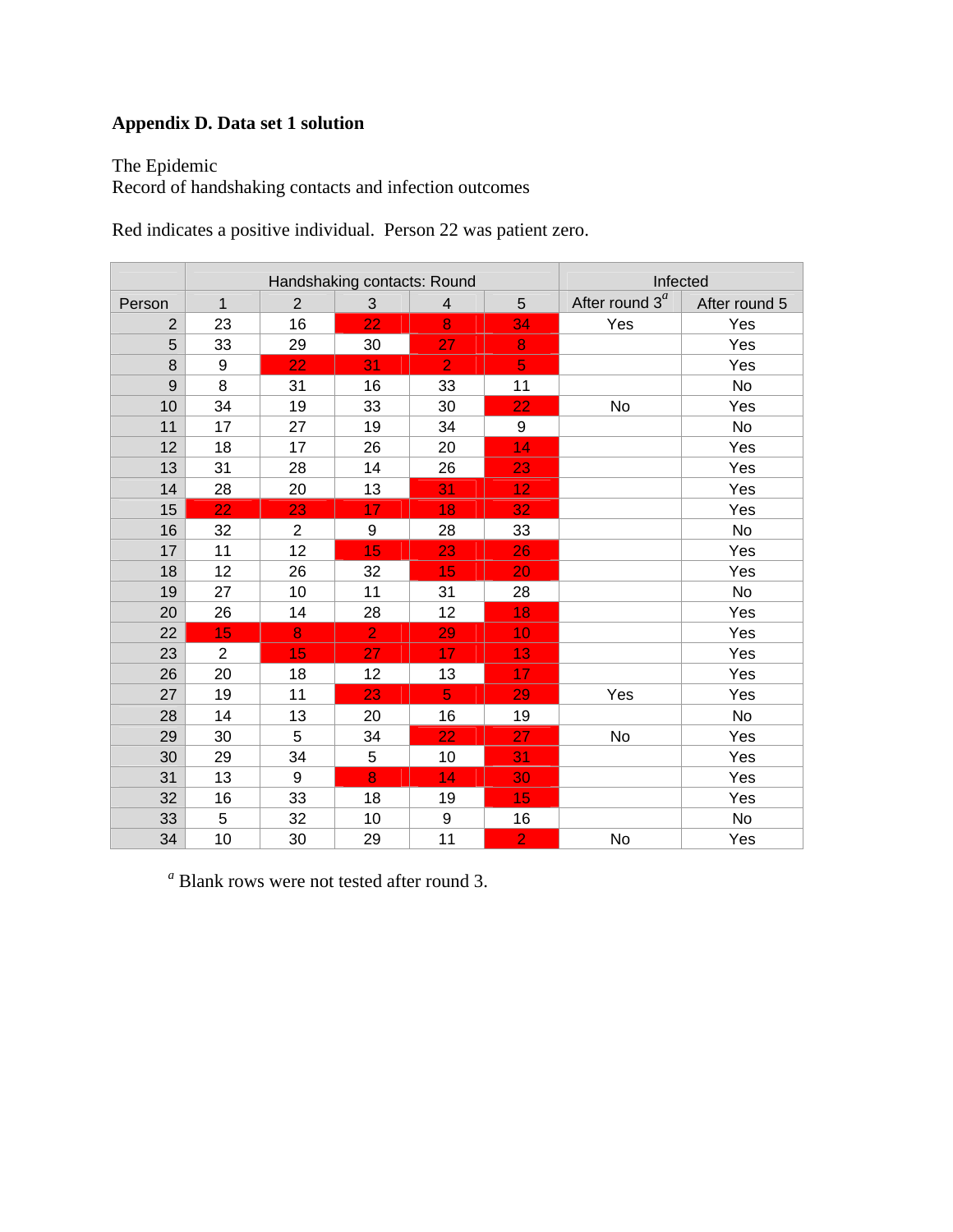# **Appendix E. Data set 2**

The Spread of the Epidemic

Record of handshaking contacts and infection outcomes

| Person         | Round 1        | Round 2      | Round 3        | Round 4          | Infected? |
|----------------|----------------|--------------|----------------|------------------|-----------|
| $\overline{1}$ | 5              | 9            | $\overline{2}$ | 10               | No        |
| $\overline{2}$ | 8              | 10           | 1              | З                | No        |
| 3              | $\overline{4}$ | 8            | 9              | $\overline{2}$   | Yes       |
| $\overline{4}$ | 3              | 7            | 5              | 9                | Yes       |
| 5              | $\mathbb{1}$   | 6            | $\overline{4}$ | 8                | Yes       |
| 6              | 7              | 5            | 11             | 12               | No        |
| 7              | 6              | 4            | 14             | 13               | Yes       |
| 8              | $\overline{2}$ | 3            | 10             | 5                | Yes       |
| 9              | 10             | $\mathbb{1}$ | $\mathfrak{Z}$ | $\boldsymbol{4}$ | Yes       |
| 10             | 9              | 2            | 8              | $\mathbf{1}$     | Yes       |
| 11             | 12             | 13           | 6              | 14               | Yes       |
| 12             | 11             | 14           | 13             | 6                | No        |
| 13             | 14             | 11           | 12             | 7                | Yes       |
| 14             | 13             | 12           | 7              | 11               | Yes       |
| 15             |                |              |                |                  |           |
| 16             |                |              |                |                  |           |

Who started the epidemic? **\_\_\_\_\_\_\_\_\_\_\_\_\_\_\_\_\_\_\_\_\_\_\_\_\_\_\_\_\_\_\_\_\_\_\_\_\_\_\_\_\_\_\_\_\_\_\_\_\_\_\_\_**